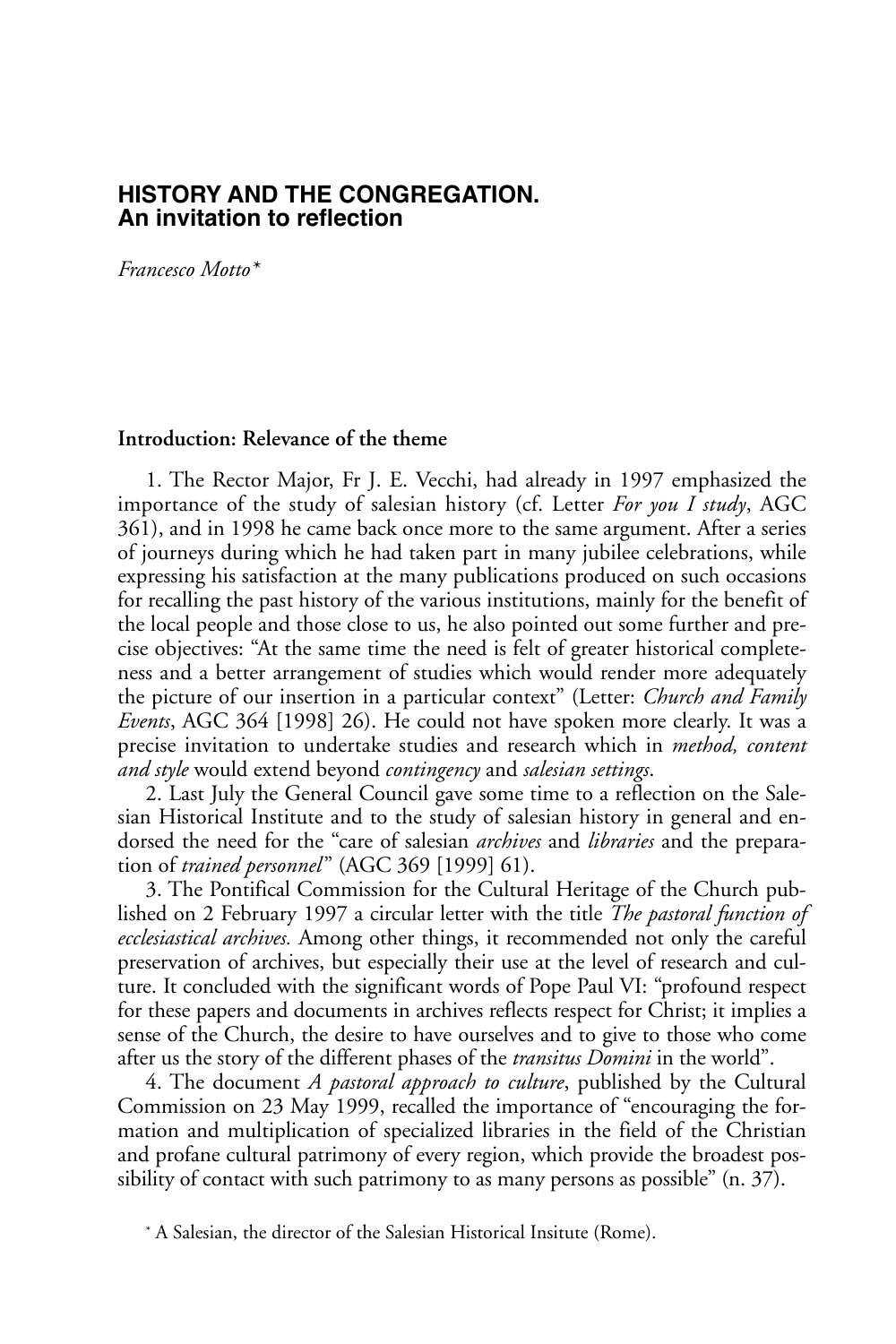#### **1. At the salesian origins**

The implications of the well-known saying *historia magister vitae* were undoubtedly very much present in Don Bosco's mind, and not only theoretically – Don Bosco had written a great deal of historical matter himself – but also with a view to the foundation and development of the Salesian Society and the associations which took their origin from it.

The starting up of such foundations imposes an obligation in the first place of the careful preservation and intelligent assessment of every kind of documentation and recollection that can bear witness in the future to the characteristic features of the salesian institutions, and can foster a dynamic continuity while safeguarding fidelity to the origins.

In particular the educative and charismatic dimension prompted a safeguarding of the legacy to be passed on to those continuing the work, so as to avoid the serious risk, *through forgetfulness and lack of proper sensitivity,* of improvisation or of innovations without the necessary roots.

In this connection it is enough to read what Don Bosco wrote in the introduction to the *Memoirs of the Oratory*:

"Now, what purpose can this chronicle serve? It will be a record to help people overcome problems that may arise in the future by learning from the past. It will serve to make known how God himself has always been our guide. It will give my sons some entertainment to be able to read about their father's adventures".

What he had said was taken up again later at some of the most important moments of the Salesian Society, such as General Chapters. In the minutes of the 1st such Chapter, which took place only three years after the definitive approval of the Constitutions, we find the following:

"We have now become aware that, with the definitive approval of the Congregation, we must lay down some norms for those who will come after us. When they see that we did things in one way rather than in another and with successful results, it will be an indication for them as to how they themselves should proceed. At this moment", went on Don Bosco, "I think that this is more important than anything else: and so I believe it to be necessary that each director should think about and study the best way in which this can be done, and that they should all write an *account of their own school or house,* and that this be continued each year by whoever is the director at the time […] When these individual accounts reach us in Turin we shall be able to study them and draw up a brief description of the state of the Society as a whole, and thus produce little by little *a true history of the Congregation* [*…*] The Jesuits have someone appointed for this purpose in every house and he is listed in the printed list of the confreres (*Historicus domus* – the house historian)".

And in the following year's deliberations we read:

"1. There shall be an analyst for each house of the Congregation. He will keep a written account of the year of the house's foundation, [...] biographies of those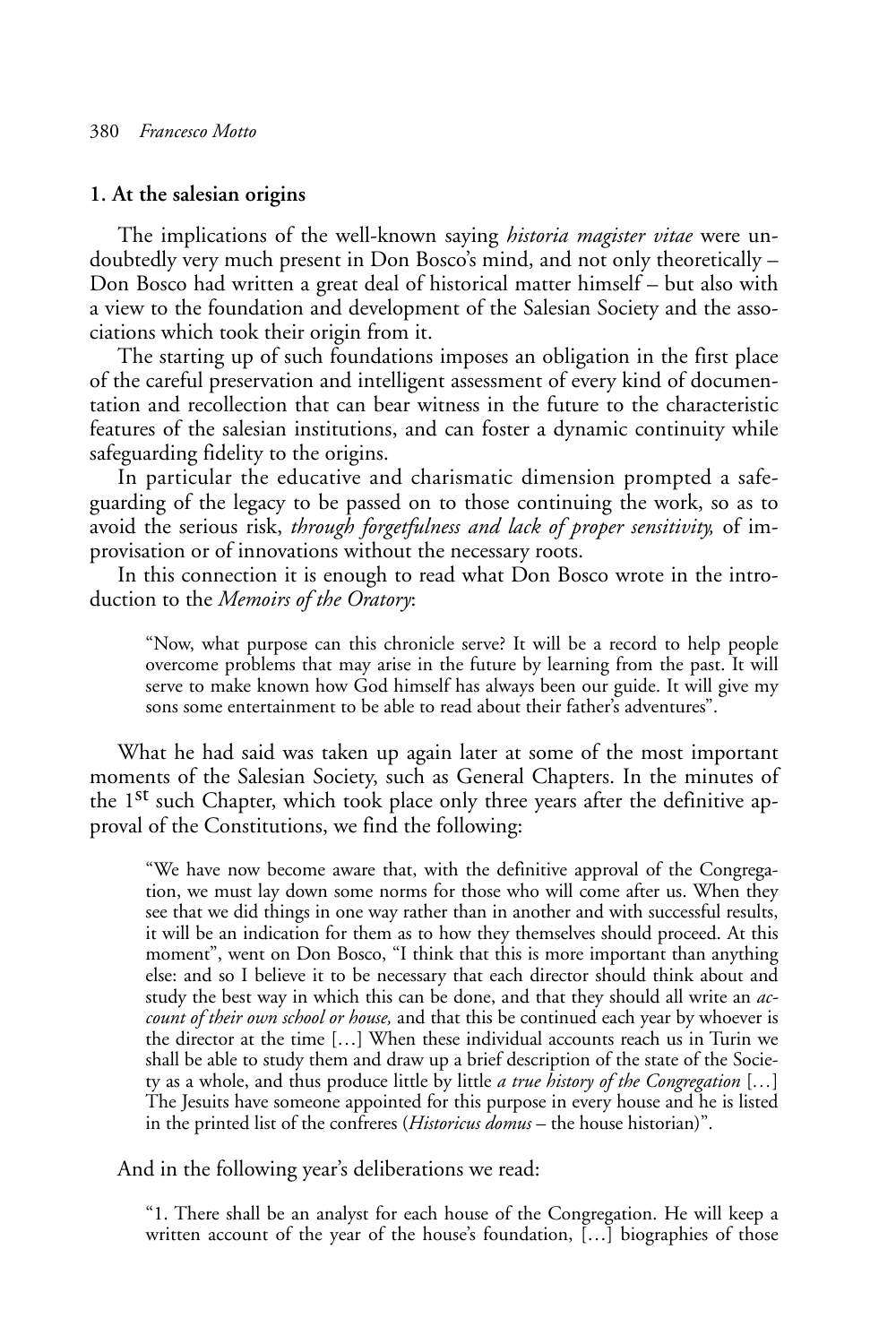members called by God to a better life, and any particular facts useful for a history of the Congregation.

2. There shall also be a *historian of the Congregation*, who will take care […]".

### **2. The function of history**

#### 2.1. *Some basic principles*

A. That a religious institute is ecclesial implies not only that it belongs to the Church, but also that it *has a history behind it*. "Religious life is a reality which is both historical and theological", we read in *Essential elements of the teaching of the Church on the Religious Life* (Rome, 1983). It could hardly be otherwise, since religious life "is at the very heart of the Church" (VC 3), for the understanding of whose mystery history and theology constitute the fundamental criteria. These cannot be separated or replaced by anything else: history without theology would reduce religious life to a purely social phenomenon, but theology without history would reduce it to an ideology tending to justify factual situations or gratuitous options.

B. At turning points in history a religious institute can survive only on condition that the charism be reinterpreted and not remain a precious relic of the past. The founders had an experience of the Holy Spirit in a precise historical context, and because of this the problem arises with respect to contingency, because the response to a contingent situation remains valid only as long as the particular circumstances persist. In other words the demands of the ecclesial community and those of the prevailing social and cultural context cannot be considered as something extraneous to a religious institute.

C. At this point it becomes clear that it is not a question of studying Don Bosco alone, but also his "sons". Continued research into our particular identity and the formation of future SDB necessarily requires the study of the "principle" but also of what follows from it, i.e. *tradition.* One may even say that it is tradition that helps to identify and express in modern language a "substance", an "essence", a "nucleus" of unchanging value within "historical" concepts, which are always contingent, as has been said, for the relative aspects of the social and cultural setting which has created them.

D. Founder, tradition and culture are known to us at the present day through two main instruments:

1. *the sources*: these do not change with respect to time and place of reference, which remain the same and so permit the avoidance of rhetoric, ideology, abstractions etc. The greatest effort has to go into their sound editing (in a critical sense), but one must also go more deeply into them so as not to be content with what appears on a first reading but delve further and get below the surface.

2. *studies*: i.e. the reflections of specialists in history, theology, hermeneutics, pedagogy, etc. These are obviously always provisional and subject to change with time.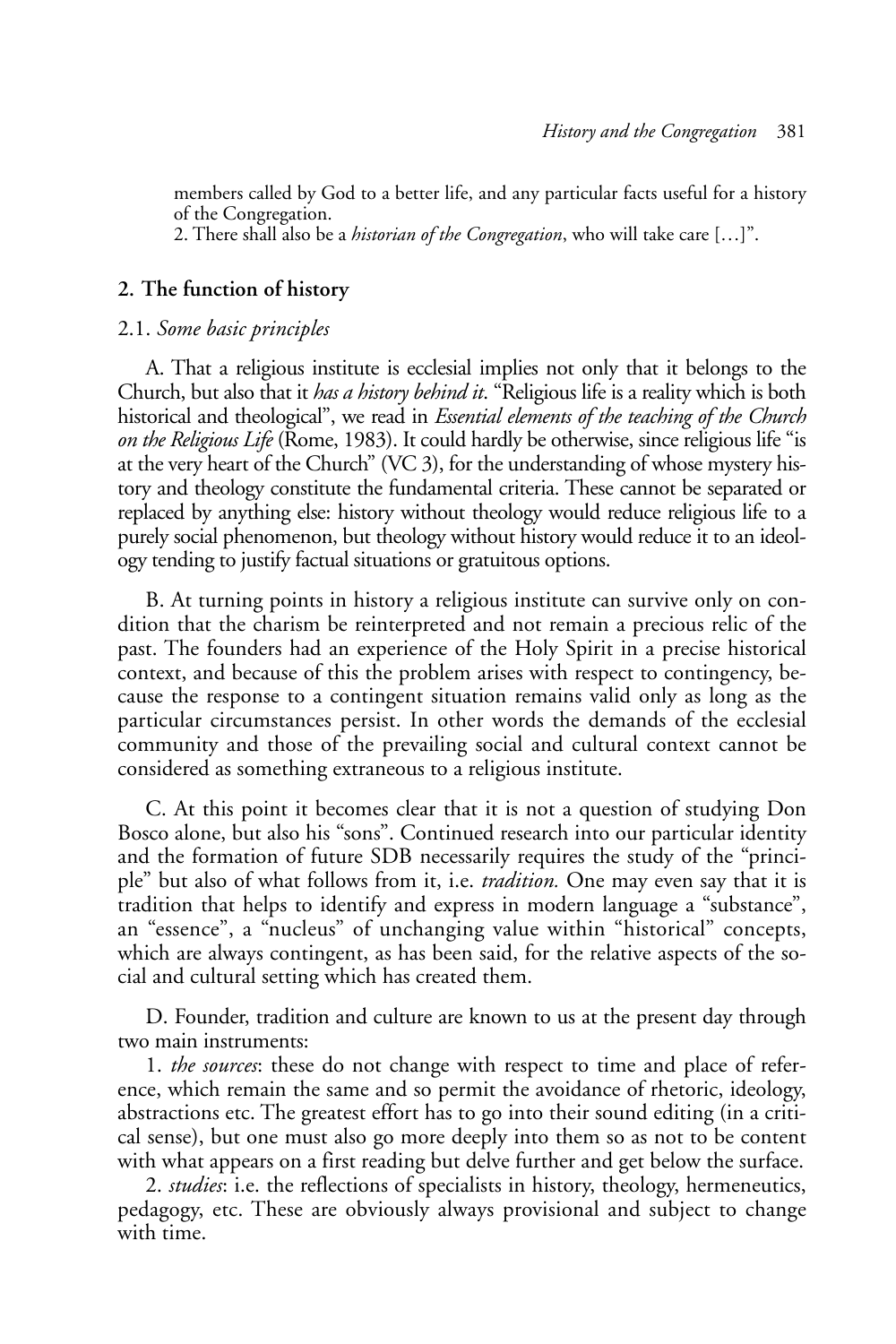Summing up: The criteria to be applied for the attainment of a correct understanding and development of the particular charism and spirituality cannot be of an exclusively psychological, sociological or cultural nature, but neither can they be of a solely theological order. There must be a complementary relationship between the human and theological sciences, between science and faith, between history and theology.

## 2.2. *The growth of historical sensitivity within the Institute is a "sign and instrument" of fidelity to the charism*

A. It is now more than 30 years since Vatican II urged us to return to the *sources* so as to remain faithful to our charism (*Perfectae Caritatis, Ecclesiae Sanctae*).

B. "Finally, all these elements are united *in the dimension of the charism* proper to each Institute, as it were in a synthesis which calls for a constant deepening of one's own special consecration in all its aspects […]. This means that each member should *study diligently* the spirit, *history* and mission of the Institute to which he or she belongs" (VC 71).

C. The culture of memory or remembrance is simply the culture and duty of its organization and possibility of fruition, and these have given a notable importance:

- 1. to how we recall the inter-family collective memory which prompts us to rethink problems of the present day with a more mature awareness of the past;
- 2. to how we ensure that the tone of salesian life, even though it will continue to see more changes from many standpoints – our present is the tradition of the future – will be the sure bearer of the charism of the origins and the vigilant guardian of a tradition. Clearly, awareness of the roots need not necessarily either enslave or condition us, but we must be able to distinguish critically between positive requirements and the essential historical meaning, so freeing it from gratuitous excesses and from arbitrary and unfounded subjective interpretations, and so avoid giving a historical and charismatical endorsement to statements and reconstructions which have little to do with real history and much more with the circumstance of the moment and personal foibles.
- 3. to avoid getting carried away by lofty ideals, or becoming hypnotized by *extreme idealistic exaggerations*, which can have a disorientating effect when they meet with hard daily reality. Historical ignorance, in fact, could give rise to the risk of reading the life of the Congregation in a fundamentally mistaken perspective which sees today as being worse than yesterday and tomorrow will be worse than today. This kind of use of history is adopted all too often for sidestepping any serious problem in the historical framework.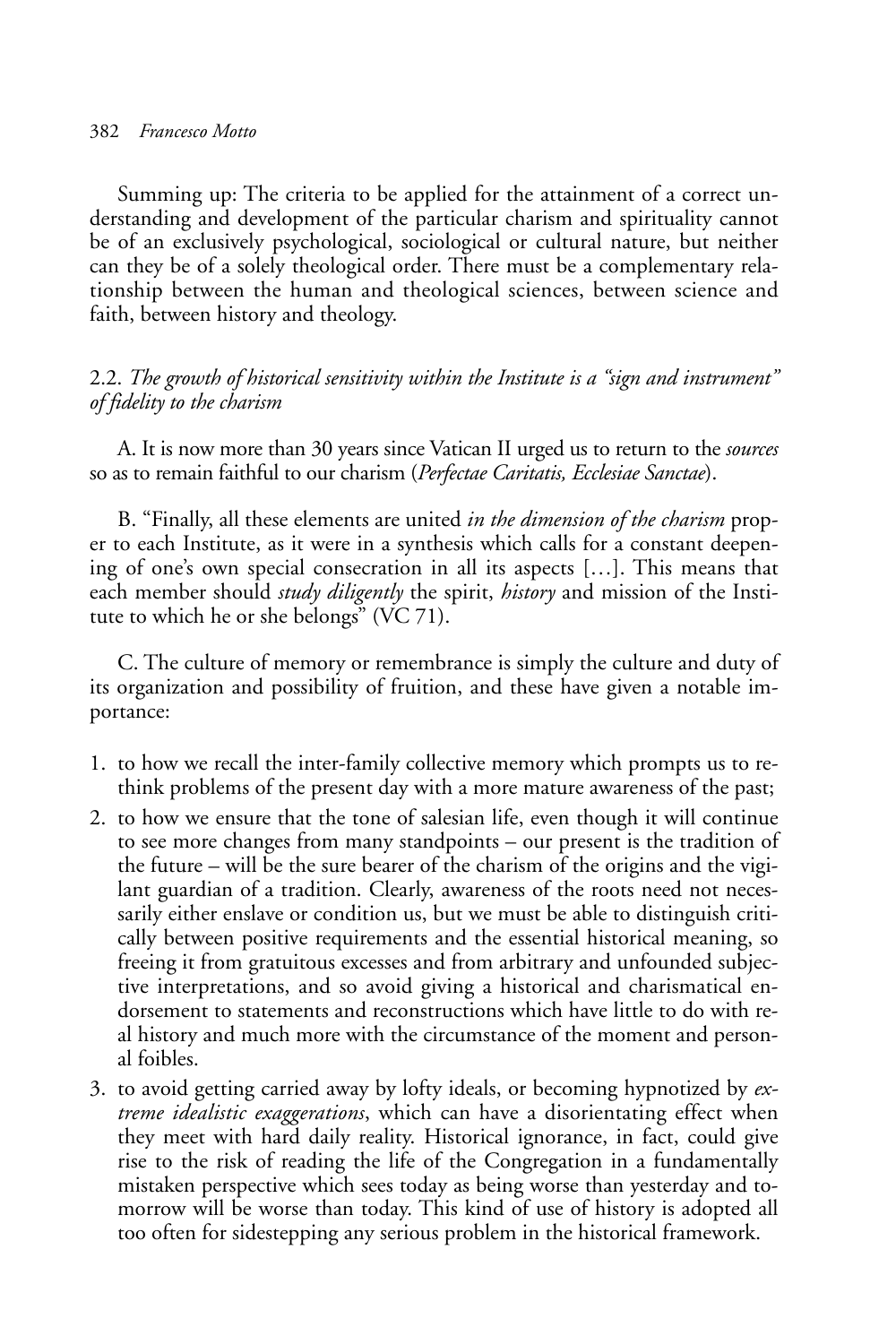D. In the reconstruction and interpretation of SDB history, *prudent discernment* is necessary. The past is certainly not be seen as gloom and darkness; there is nothing, indeed, to be exorcised as a dangerous antithesis for the most genuine aspirations, but the passion for truth is always present, and truth is reached through the daily toil of work and study.

For us too the advice of Pope Leo XIII will always remain valid: "Veritas non indiget mendaciis nostris", and also: "Primam esse historiae legem, ne quid falsi dicere audeat, deinde ne quid veri non audeat".

E. The care of historical instruments (archives, museums, libraries) moreover – a point already so obvious to those assigned to them and to the studious – is one of the most significant expressions of the ability to become inculturated, to dialogue with contemporary events, and for the evangelization of culture (VC 80, 81).

F. Among the tangible expressions of affection for those who have preceded us therefore, there are not only holy pictures and bigger paintings, statues, popular biographies, collections of thoughts and sayings, touching incidents of particular interest, but also *scientific study,* laborious efforts to discover the genuine meaning of the existence of those who have gone before us and of their offering of themselves to Christ in the Salesian Congregation.

# 2.3. *A charism viewed in a historical perspective to be offered to those outside the Institute to promote cultural dialogue on an equal footing*

A. "Our" history is not really ours at all; it is the *history of the Church and the history of humanity*, and so it must form part of ecclesiastical history and of the civil history of the individual countries, and this with all the more reason since salesian history is a reality stemming from dynamic interactivity, relationships of dependence, of collaboration (and also clashes) with the social, political, economic, religious, educative and cultural fields. Now we cannot expect "the others" (non-Salesians and laity) to give any attention to "our" history if we do not provide them with modern and adequate means for getting to know it. Dialogue with others can take place only if we speak the same kind of language, using the same concepts, the same professional approach and skills; otherwise we shall be left on the fringe of society, remote from the historical and cultural discussions that are taking place; we shall be absent from those places where not only are facts documented and interpreted, but also where a lead is given in solving current problems.

Exclusion from the cultural debate and discussion going on in every country would also lead to:

- the lack of any historical significance of the Salesians,
- marginalization on a social level and on that of the salesian image,
- the complete absence of "our" proposals from the ideas-market.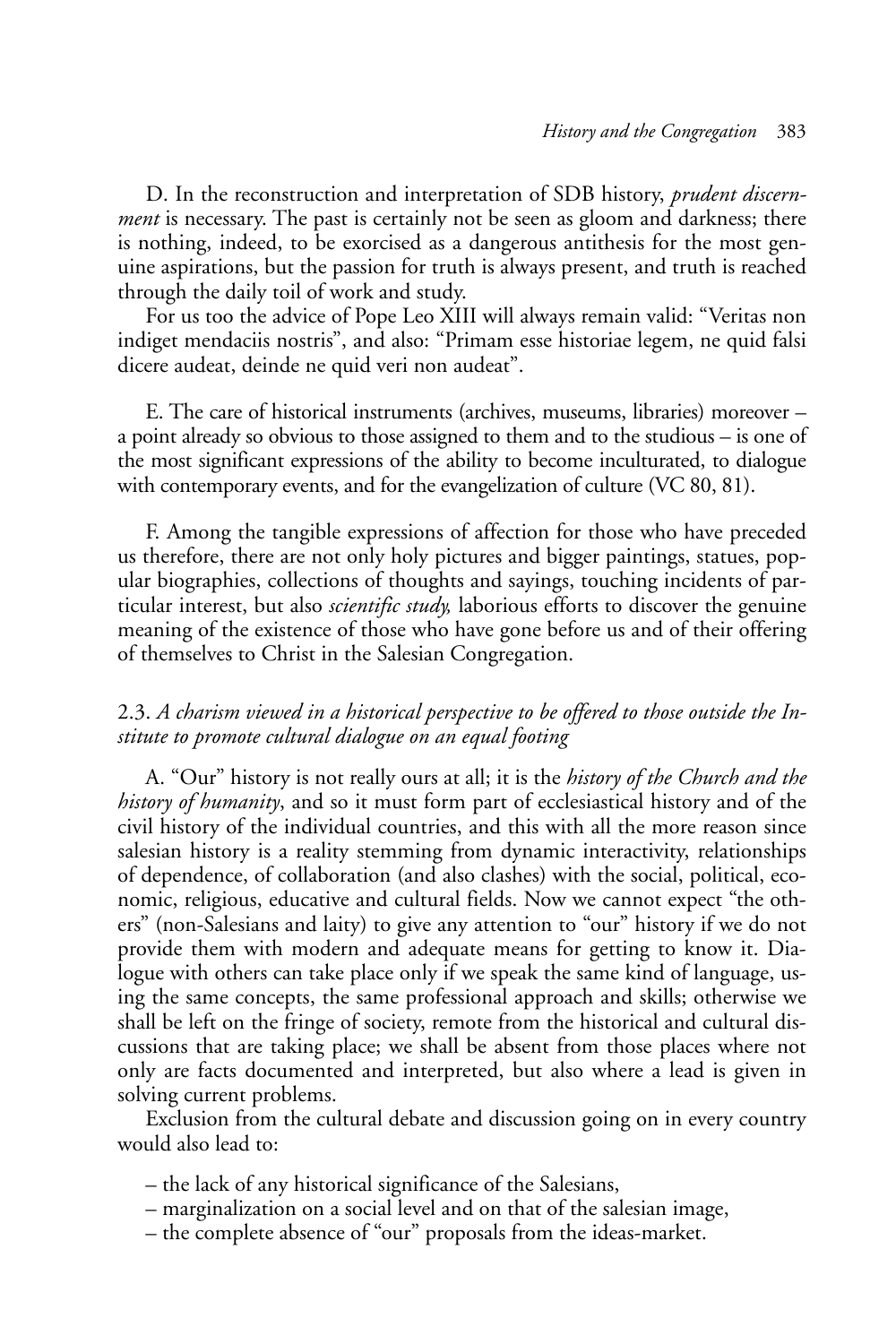#### 384 *Francesco Motto*

B. *History is always contemporary* (B. Croce), in the sense that no period in history can be reconstructed without the study and help of the historian. This dictum of Croce is very relevant at the present day and contains much deep truth. It means among other things that

1. Subjectivity (choice of arguments, ability to identify the problem, skill and patience in seeking documents useful for the search for a solution, without arbitrary choices and manipulations, and also without prejudice and ideological judgements, political passions, sympathies and antipathies, etc.) is fundamental and a *sine qua non*.

2. What distinguishes contemporary history (*our history*) from other kinds (ancient, medieval, modern) is its lack of stability, in the sense that it is more subject to the laws of events and to the luxury of an unlimited documentation. Contemporary history is continually assailed by new and insistent realities which can modify, correct, or integrate the perspective and formulation of research now in hand and of past studies.

3. The writing of history is a continual critical revision of judgements made in the past; a *critical revision* of this kind is necessary when we realize that the past cannot be left embalmed in a kind of monument only to be looked at, because fundamentally linked (as we have just said) to the personality of the person wanting to know it.

4. If it is true that *history is made by historians*, the kind of approach is being continually diversified:

- because of the personal *sensitivities* of the historians themselves,
- because of the incessant *pressure* of the new sciences which have become wedded, so to speak, with history. Not everything is to be explained, for instance, by the intervention of the supernatural, or better the supernatural cannot fail to take into account *natural elements and factors*; often such "facts" are not given adequate consideration in the writing of salesian history;
- \* because of the *new and innumerable objects of historical attention:* to the study of events, institutions and great personalities, it is now possible to move on to questions of mentality, values, sentiments, educative methods, forms of marginalization, socialization, basic cultural advancement, etc. One could take up, for example:
- The *history of salesian institutions with their social, political, religious and cultural consequences*.
- The *history of the forms of aggregation and socialization of young people; the history of the impact of salesian formation on young persons in specific periods of history*.
- The *history of religious facts and events of the Congregation in the different countries*, from a broader standpoint than a simply apologetic one.
- The *history of fidelity* to Don Bosco, seen through the various hermeneutics of his language and the different realizations of his charism, in the practical examples of our countries in the last hundred years?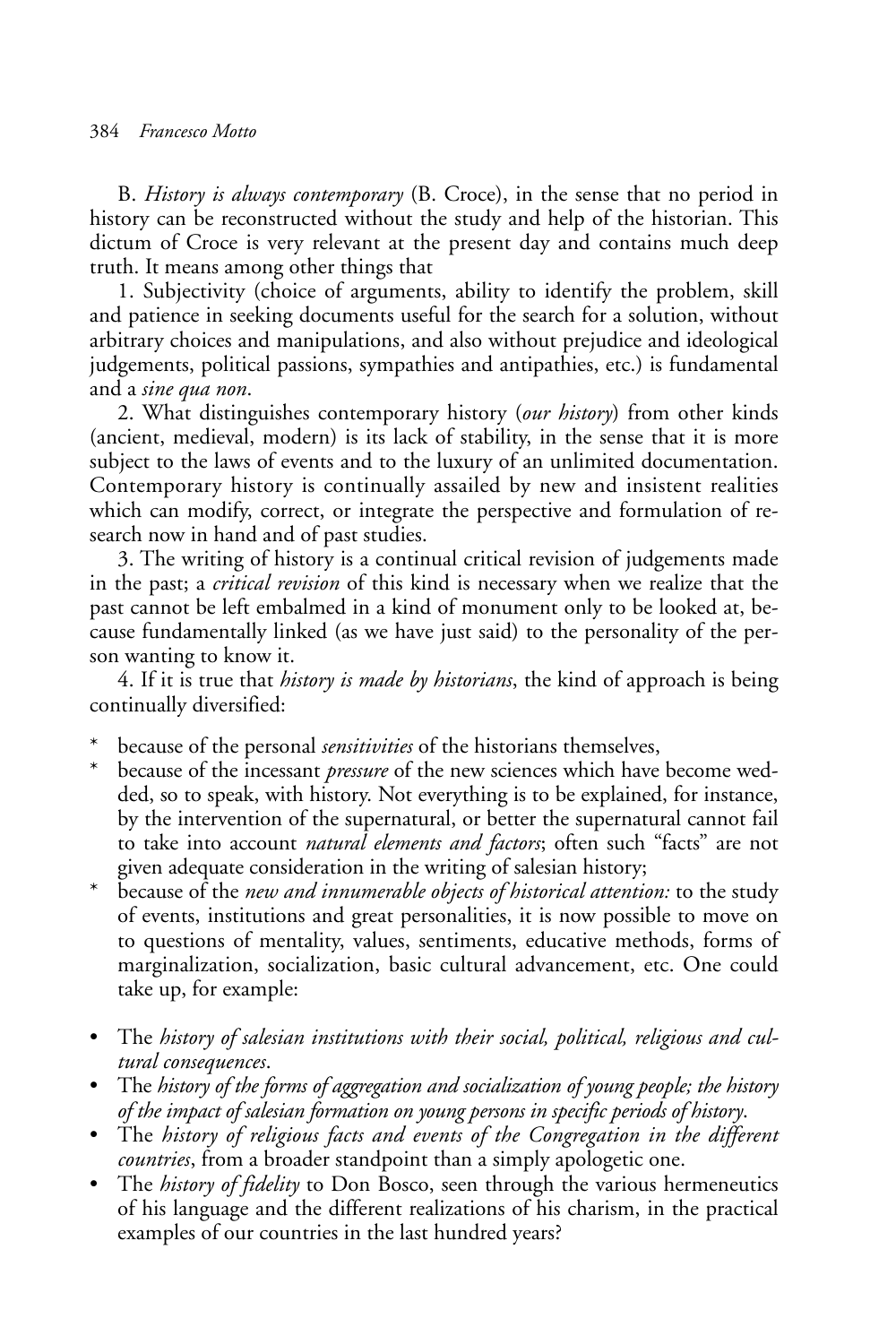- The further study of *quantitative history*, of *social history*, of the *history of instruction*, the *history of ideas and pedagogical doctrine in the Congregation*, of *the practice of spirituality as concretely lived in our houses.*
- And then there is *oral history*, through conversation with so many confreres who have lived through important periods of history in a country or under a regime etc., but are no longer able to leave an account in writing.
- All this, obviously, without forgetting the *history of a house or province*, the *biography of a confrere*, accounts of particular *experiences,* etc. and all the consolidated forms of minor historical writings which fall under headings like, *memoirs, chronicles*, and *annals*.

C. And so *history is a serious branch of study*, and it follows that:

- the personal good will of a person, or the improvisation of others is not enough. An *adequate preparation* is indispensable.
- there is no place for amateurs: slapdash and haphazard methods will not do. There are *rules and methods* to be followed; intellectual honesty is needed, together with scientific exactness.

D. Among the reasons for interest in salesian history is also the role which has come to be assigned in recent times to *local history*, in which the presence of a salesian house in a specified area is now a motive of interest, as witness the continual requests for information which reach the Salesian Central Archives in Rome.

# **3. The present situation**

# 3.1. *In terms of historiographical production*

A. A history *of the Salesian Congregation as such* (and of the Institute of the FMA and of the Salesian Family) conceived in scientific terms, simply *does not exist*. The four volumes of the *Annali* edited by Fr E. Ceria (1941-1951) cannot be considered as belonging to this category, and not only for chronological reasons. On the other hand there do exist attempts at the deeper study of specific cross-sections of the history of the Congregation (pedagogy, missions, formation, various activities etc.) which are frequently founded, as well as on the wealth of unpublished documentation in the Salesian Central Archives, on *the Acts of the Superior Council*, the *Acts of the General Council, Circular Letters* of Rector Majors, documents of various Departments, etc.

B. The bibliography on the single salesian works, however, tends to be more plentiful as a consequence of the celebration of anniversaries: of regional and local work, with some valuable monographs, informative articles and notes published in bulletins, local reviews, newsletters of provinces or houses, nearly always in extra-commercial editions.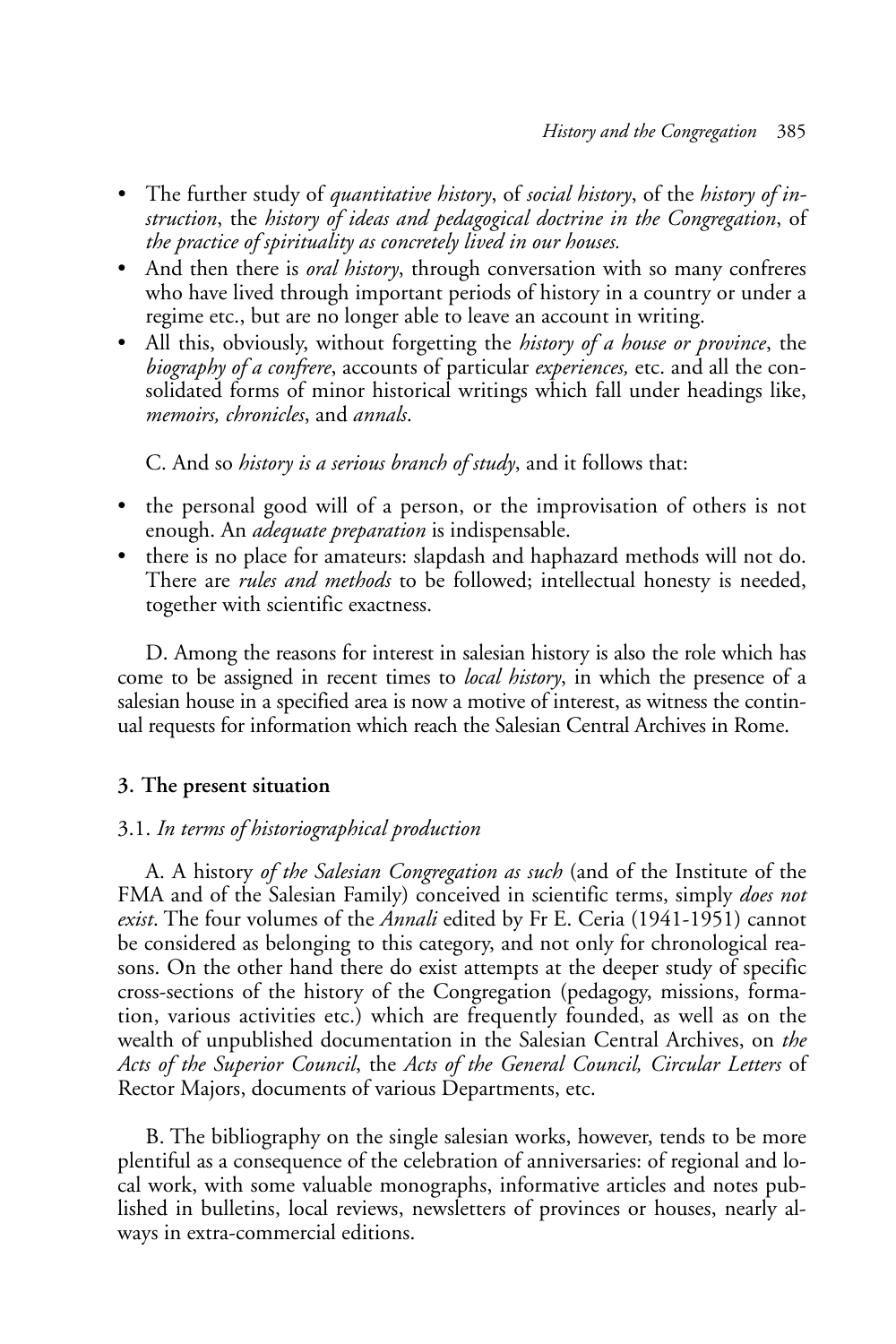But there do not seem to be many publications which can properly be described as "histories of houses". Often the title or sub-title is an acknowledgement that the work is incomplete – *Memoirs, outlines, special edition for the centenary or golden jubilee*; often they consist of a mass of dates and facts hinged around a series of provincials or rectors with perfunctory notes about the foundation, followed by a plentiful collection of photographs of illustrious persons and witnesses, the whole lot gathered from manuscript sources, generally scarce and unpublished and not subjected to any critical evaluation. The only thing present in abundance is the iconographic apparatus which adds notably to the printing costs. Though the production of these publications has become a *model* for the celebration of continuing salesian anniversaries, the fact remains that they do not and cannot enter the cultural circle and history of a country. And there are even those who have written about salesian history and even presented doctorate theses in this field without ever being aware of the existence of the Salesian Central Archives. For its part the Salesian Historical Institute has published various methodological indications, in several languages, which do not seem to have caught the attention of salesian historiographers.

C. Even though some works which have recently appeared, based on more abundant sources and better methodological criteria, might suggest the opposite, there does not exist at the present day a complete *history of individual provinces.*

The history of a province, like its written presentation, passes through the houses. Naturally one cannot demand the previous compilation of 10, 30 or more monographs, one for each house. But it remains a difficult if not an impossible task to write the true history of a province (and consequently of the Congregation) until we have a consistent and competent number of monographs, at least of the houses more representative of the life and activities of a province.

Here we are not living in a cloud-cuckoo land invented by outstanding persons; it is a matter of the practical geographic territory of the houses, in which the salesian life is lived and comes to fruition. A house is essentially a point of reference and of educative, spiritual, apostolic and cultural radiation. The SDBs are called by the local people to be a public utility for them. And it is precisely this life and activity which must be documented and borne witness to in monographs, which can also serve as a recognition and homage to the local civil and ecclesiastical community.

D. A certain consistency attaches, on the other hand, to the bibliography on *outstanding persons* (major superiors, bishops, provincials, others), all gleaned from written sources, published or unpublished, but even in these cases frequently not critically evaluated. And so the works vary a great deal in value. We have thus been compelled to overhaul the *Dizionario biografico dei Salesiani* (Turin 1969), which is becoming ever less reliable.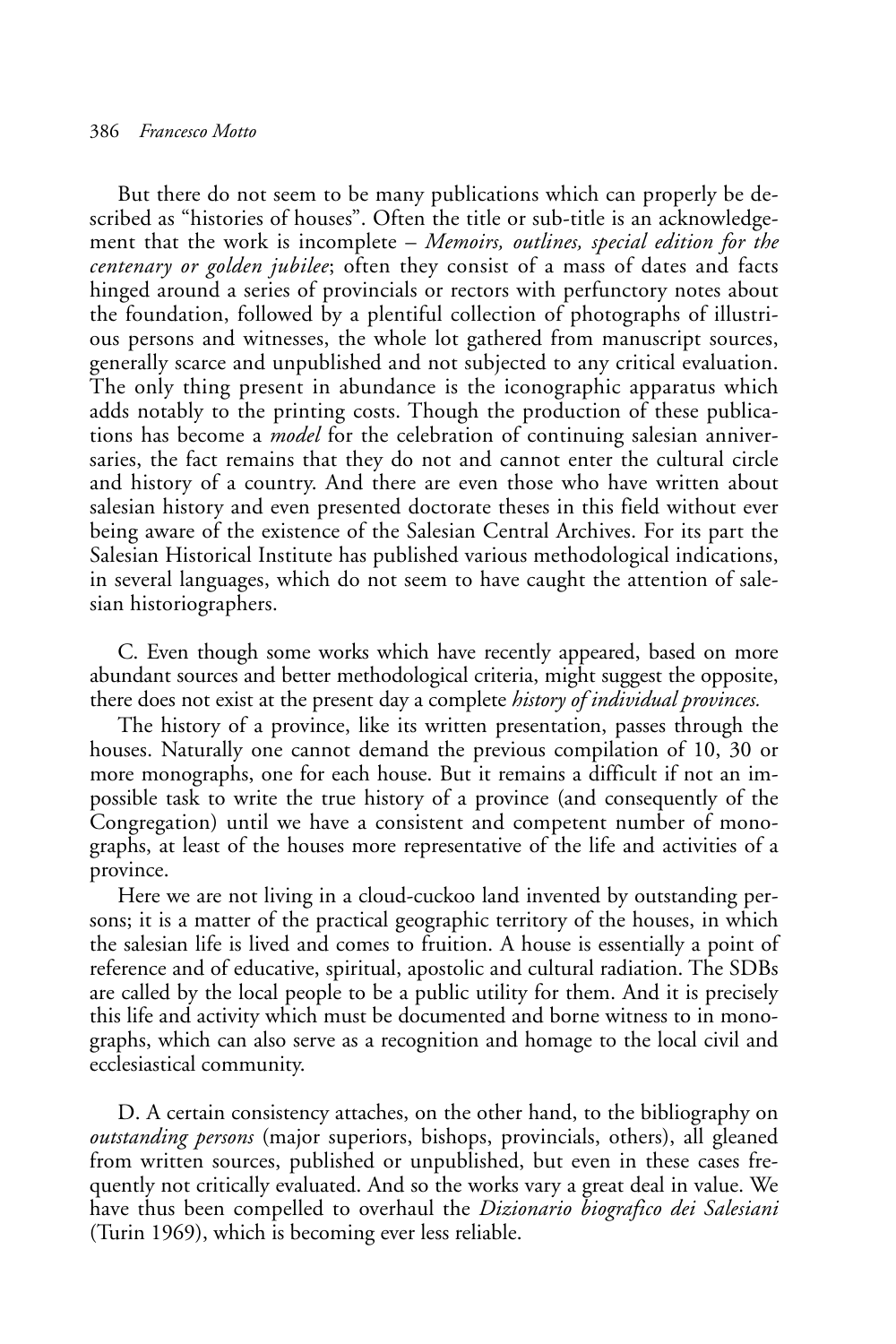Here I take the opportunity to emphasize that in general in the mind of the Congregation there have been no great advances made in the traditional interpretation of the Founder. Even though recent innovations and discoveries put forward by historical writings are not ignored, there is almost always a preference for the literature on Don Bosco which was in vogue in the first half of the past century. The study of confreres in matters of salesianity is defective and modelled more on the texts and memories of their own formation than on any serious updating. Sometimes translations are being made into the vernacular of studies that were published 20, 30 or even 40 years ago, and which in the nature of things are now outmoded or at least not updated. It is quite natural that the first acquisition of a new house should be the classical *Biographical Memoirs,* but they cannot remain the one and only source. The bibliography on Don Bosco has made great strides in recent decades. In the period following Vatican II scores of volumes and scientific articles have appeared. Cf the volume of the ISS on the *Bibliografia di Don Bosco in lingua italiana* (S. Gianotti, 1995).

### 3.2. *Terms of structures*

Although our Constitutions, Regulations and provincial Chapters lay down rules in this connection, and although general criteria concerning archives were offered by the Secretary General, Fr F. Maraccani, in AGC 351 (1995) 34-45, we find for the most part a *widespread abandonment of archives, libraries and museums*, not only locally but at a provincial level; quite recently were sent for pulping the whole or parts of libraries containing valuable archival documentation of a great historical value for the study of a house or province. Obvious risks are run at the present day to such documentary patrimony with the closure of salesian works, or rapid changes in their kind of work.

## 3.3. *In respect of persons*

The *shortage of serious students of salesianity* (full-time or almost so), or at least of salesian personnel keen on research in salesian history, is clear to the eyes of all. Our active salesian life, the continual demands and even emergencies which crop up, the lack of vocations, all seem unfavourable to study in general and to the study of history in particular, but in this matter things were little better in the past. It is not something new that there are few confreres specialized in civil and church history, or being trained in it, though this is a basic foundation for studies in "salesian history". Trained lay people, of the Salesian Family or not, who are concerned with salesian history are numerically insignificant. Efforts to involve non-salesian experts in salesian historiography are being made for the houses of Villa Sora of Frascati (Rome) and for Fr Carlo Maria Baratta at Parma.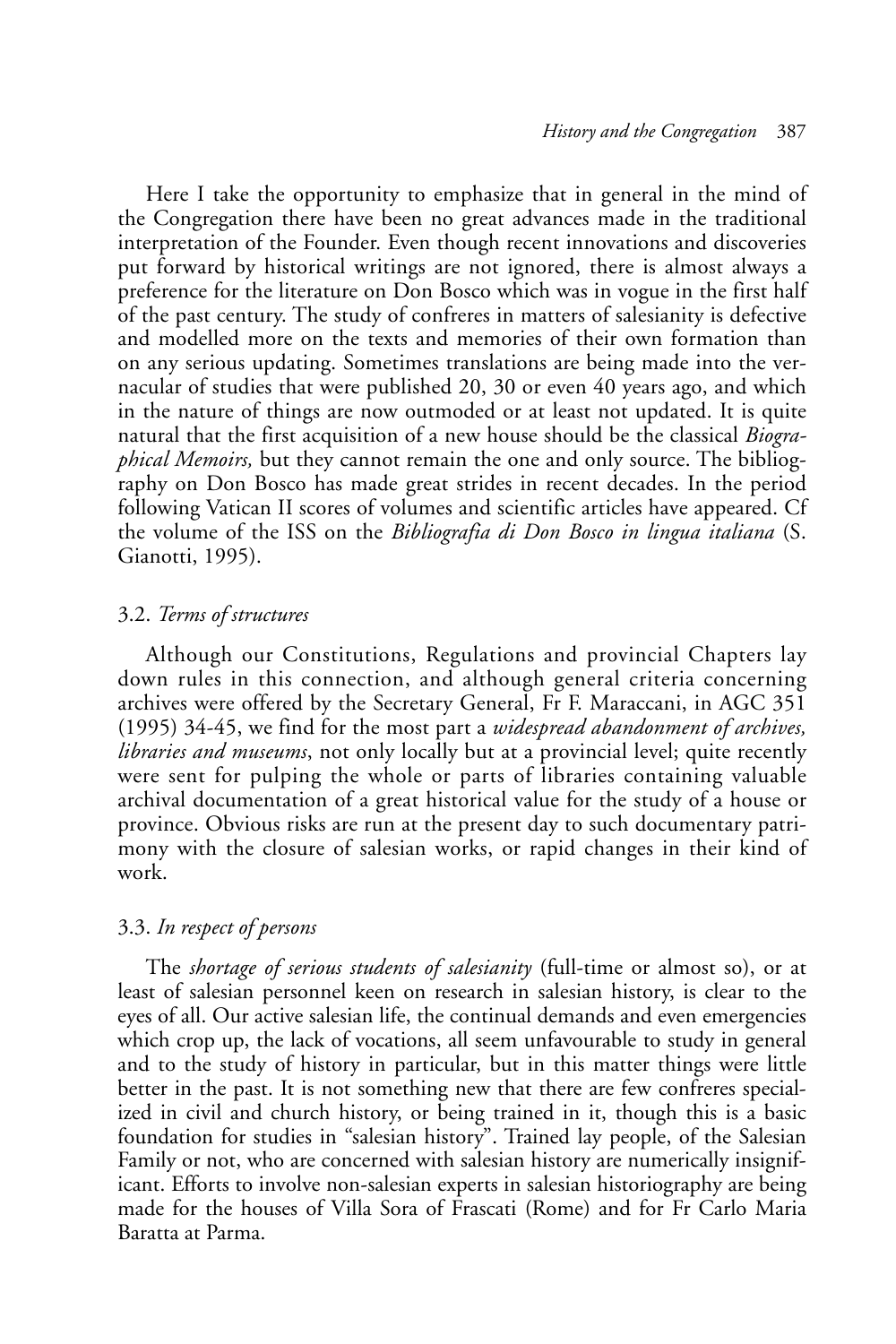# **4. For a renewed historiography, non-contingent and of high profile**

From what has been said so far it is not clear what policy the Congregation is following in the writing of history. It is therefore necessary and urgent that the Congregation as such develop such a policy and programme it seriously. To the internal motives of the SDBs other external reasons may be added: requests from the social and ecclesial community, from developments in the sciences, from the dialogue needed with cultural institutions, from the adoption of new research techniques, etc.

My personal opinion is that in the Congregation (and in the Salesian Family):

- 1. The conviction needs to be spread in a better and more detailed manner that the preservation, promotion and exploitation of cultural values constitutes an *investment for the future*, one of the best means for keeping faithful to the foundational charism and for preserving the spiritual patrimony we have inherited.
- 2. Incentives should be provided for increasing *attention* and *sensitivity to the history of the Congregation itself and to our particular local history,* which seems at present to be limited in many provinces to the repetition of stereotyped phrases ("without the past there is no future" etc.), or to the conviction – evidently false as has already been said – that what has been written (even a long time ago) must automatically be always valid and relevant to the present day.
- 3. An effective plan must be set up for the *preparation of local experts* (at provincial level) in salesian history and a better coordination of research centres (far too few in number at present), enjoying proper freedom and autonomy in their options and study perspectives. The critical texts, the "sources", the resulting studies, must not remain only in the hands of the authors and local custodians, but must be widely diffused and used throughout the Congregation for the purpose of deeper study and ever more valid and richer interpretation. Is it necessary to remind ourselves that a history built on the shifting sands of partial, unreliable and uncertain sources has no value from the outset?
- 4. Serious consideration must be given to the *"salesian" preparation of the formative personnel*, who do not always have the practical possibility of adequate updating, and often do not know or do not have available suitable instruments for the purpose (for themselves and those they are training). In the Congregation it is not difficult to note unequal levels of "updating" in this regard, especially where Italian presents a serious problem. Suitable conditions are not always present for the realization *sic et simpliciter* of what is wisely prescribed (or can be prescribed in future) by the *Ratio*.
- 5. *Languages* certainly cause a *problem*. But it is also true that nowadays informational technology has reached a stage where it is sufficiently easy and cheap to transmit and print *in proprio* facts, sources, texts and studies from other countries. But it would seem useful to have a stable *coordination and organization* of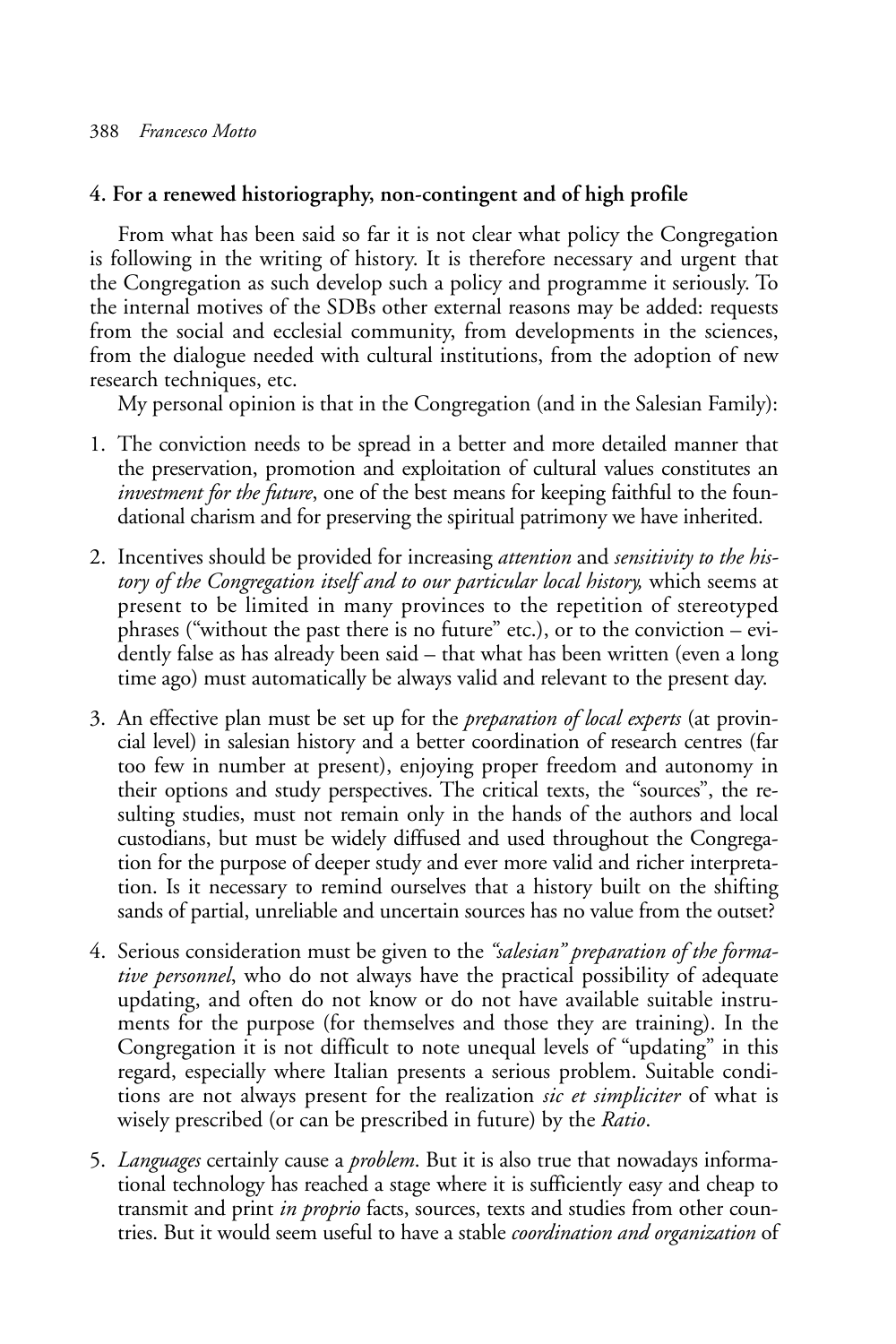the efforts made in countries of the same language and available for local productions and for the translation of contributions coming from others.

- 6. It is desirable moreover that *updating in the facts of salesian historiography* be made available for rectors, retreat preachers, editors of salesian newsletters, bulletins and reviews, and those spreading information through the mass media. The production and large-scale diffusion of popular publications does not mean that their content be superficial, contain inaccurate and unscientific information about salesian history, and repeat past 'facts' now known to be unreliable. Those who have the gift, duty or opportunity of speaking or writing, of forming and educating others, have *a duty to be always up-to-date* on the subject they are talking or writing about. Their working instruments (the library) of even those who write for children and ordinary people should not be of an infantile or popular level, but of high scientific quality and worthy of the greatest possible reliability.
- 7. Salesian *libraries, retreat houses, bookshops,* and selling points for books and religious objects attached to houses, churches and salesian sanctuaries should not confine themselves to selling the usual popular items like holy pictures, leaflets and medals, but should also have a section of greater cultural depth. Those who buy such items of salesianity are not always and only persons of little culture, and in any case it is a question of making it understood that the story of Don Bosco and the Salesians has a cultural depth and prominence which is often problematic and sometimes downright traumatic; it is not always a matter of amusing comic-strips or delightful little embellishments.
- 8. In the field of salesian historiography, as indeed in every sector of the salesian mission, all the various groups of the Salesian Family should work together, and in particular the *Cooperators and Past-pupils*, many of whom are already professionally prepared for carrying out research in the field of salesian history. The problem necessarily arises as to *who* can competently follow them up in their studies, and *how* the financial costs are to be met. Can special funds be set up for the purpose? Can formal collaborative relationship[s] be established with cultural centres and non-Catholic Universities (in Catholic areas or not) traditionally close to salesian work? These are questions which await a reply.
- 9. History needs documents: without documents there is no history. And the documents, for the most part, are to be found in the *archives (documentary, photographic, audiovisual and computers) and in libraries.* We can therefore rightly ask:
- What is being documented in our archives concerning the opening, closing and transformation of works, changes in activities, the movement of lay and salesian personnel, the suppression of long-standing traditions? Are the reasons idealistic or contingent? Are they conditioned by legislative, educative or territorial considerations?